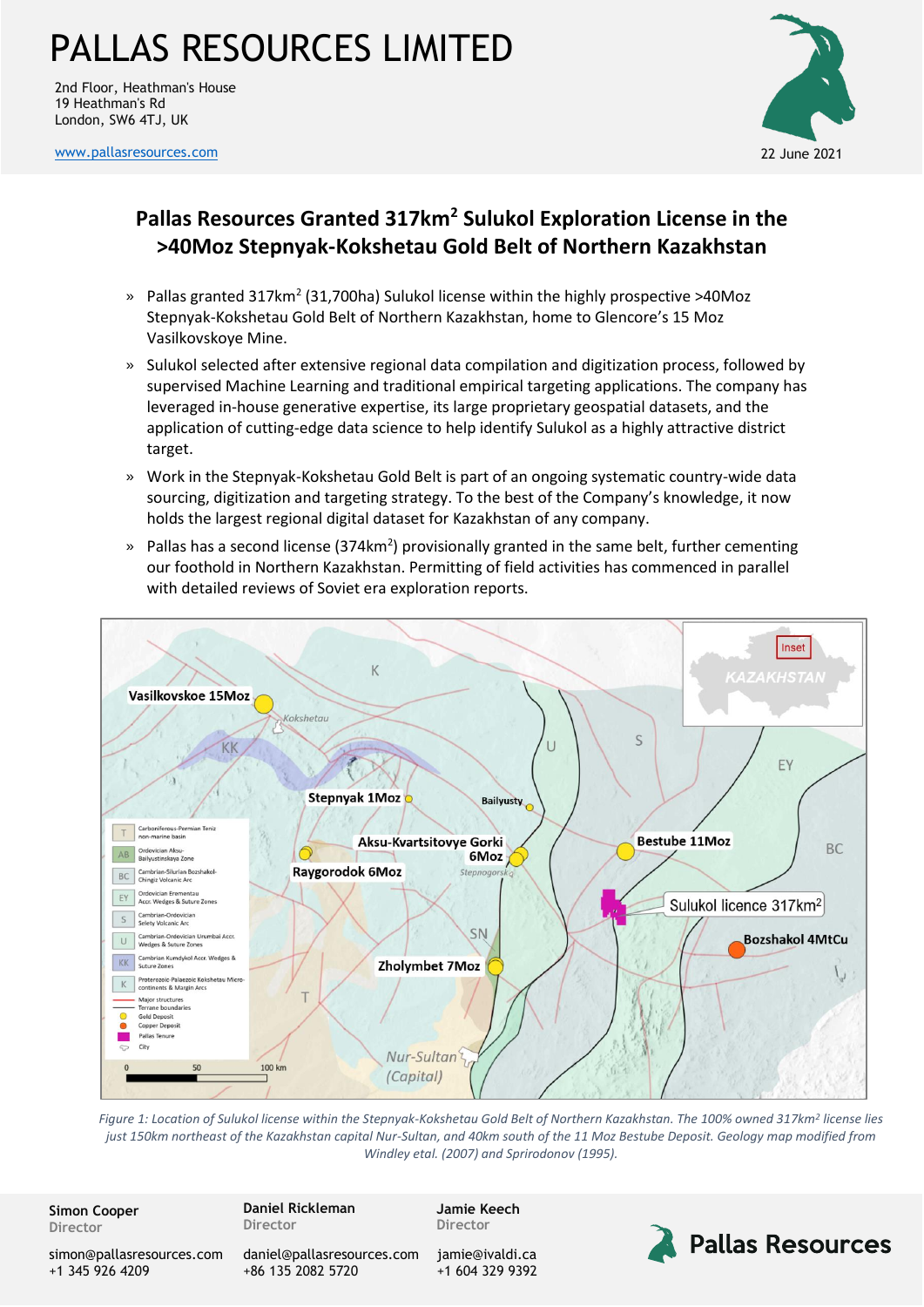2nd Floor, Heathman's House 19 Heathman's Rd London, SW6 4TJ, UK

[www.pallasresources.com](https://www.pallasresources.com/) 22 June 2021



#### **Stepnyak-Kokshetau Gold Belt Focus and Prospectivity**

Pallas' Technical Advisor David Groves, a specialist in orogenic gold globally, highlighted the area for its unique combination of significant endowment but lack of modern exploration and discovery. Of the top six deposits in the belt that host some 46Moz, all were discovered during or prior to the 1930s except for Vasilkovskoye which was discovered in 1963 (Table 1).

*"The Stepnyak-Kokshetau Gold Belt is a highly endowed orogenic gold belt that includes two worldclass gold deposits including Vasilkovskoye (15Moz gold). Despite this endowment and self-evident prospectivity, there has been minimal integrated modern exploration to follow up early Soviet work in the belt. The exploration scenario is similar to that of the Yilgarn of Western Australia before the modern exploration cycle of the 1980-1990s which led to many new world-class greenfield and brownfield gold discoveries. There is a very high probability of discovery of five to ten further large deposits between known deposits and along subparallel crustal-scale shear zones*." – **David Groves.**

| <b>Deposit</b>     | <b>Size</b> | Year of<br><b>Discovery</b> | <b>Discovered By</b>           | <b>Current Ownership</b>                    | <b>Status</b> |
|--------------------|-------------|-----------------------------|--------------------------------|---------------------------------------------|---------------|
| Stepnyak           | 1 Moz       | 1886                        | N. Pulzunovy, ancient workings | Alhambra                                    | Resource      |
| Aksu               | 6 Moz       | 1929                        | F.G. Lapina, gold prospector   | KazakhAltvn                                 | Operating     |
| Kvartsitovye-Gorki |             | 1929                        | F.A. Rybintsev, geologist      | KazakhAltyn                                 | Operating     |
| <b>Bestube</b>     | $11$ Moz    | 1931                        | Unknown, ancient workings      | KazakhAltyn                                 | Operating     |
| Zholymbet          | 7 Moz       | 1931                        | Small scale miners             | KazakhAltyn                                 | Operating     |
| Raygorodok         | 6 Moz       | 1937                        | F.A. Rybintsev, geologist      | RG Gold (Verny Capital and RCF)             | Expansion     |
| Vasilkovskove      | 15 Moz      | 1963                        | <b>State Geology Party</b>     | Kazzinc Gold (Glencore & Kazakh Government) | Operating     |

*Table 1: The top six deposits within the Stepnyak-Kokshetau Belt and their year of discovery.*

#### **Stepnyak-Kokshetau Gold Belt Geology and Metallogeny**

The Northern Kazakhstan province consists of Vendian to early Palaeozoic turbidite and island-arc terranes and Precambrian metamorphic blocks. Middle to Late Ordovician granitoids of the Stepnyak Complex stitch these terranes. These intrusives can now be seen along the early to middle Palaeozoic strike-slip faults, such as the N-S Tselinograd fault along which the Zholymbet (7 Moz) and Aksu-Kvartsitovye Gorki (6 Moz) deposits occur.

Major gold deposits are generally spatially but not genetically associated with the intrusives of the older Stepnyak Complex. The exception being Vasilkovskoye which has been dated to within a few million years of the host intrusion. Like orogenic gold belts around the world, deposit locations at Stepnyak-Kokshetau Gold Belt appear controlled by regional strike slip structures and often their intersection with major oblique structures including terrane sutures.

Host rocks are variable, from all phases of the Stepnyak Complex (granodiorite, tonalite, norite, diorite and gabbro), to the intruded flysch (greywacke, lithic sandstone, siltstone, mudstone) and mixed volcanics. Mineralisation occurs as typical orogenic style quartz-veining with associated quartz-carbonate sericite alteration along controlling near-vertical structures. Broader stockworks and disseminated mineralisation are also common up to tens of metres wide at some deposits.

**Simon Cooper Director**

**Daniel Rickleman Director**

**Jamie Keech Director**

[simon@pallasresources.com](mailto:simon@pallasresources.com) +1 345 926 4209

[daniel@pallasresources.com](mailto:daniel@pallasresources.com) [jamie@i](mailto:jamie@pallasresources.com)valdi.ca +86 135 2082 5720

+1 604 329 9392

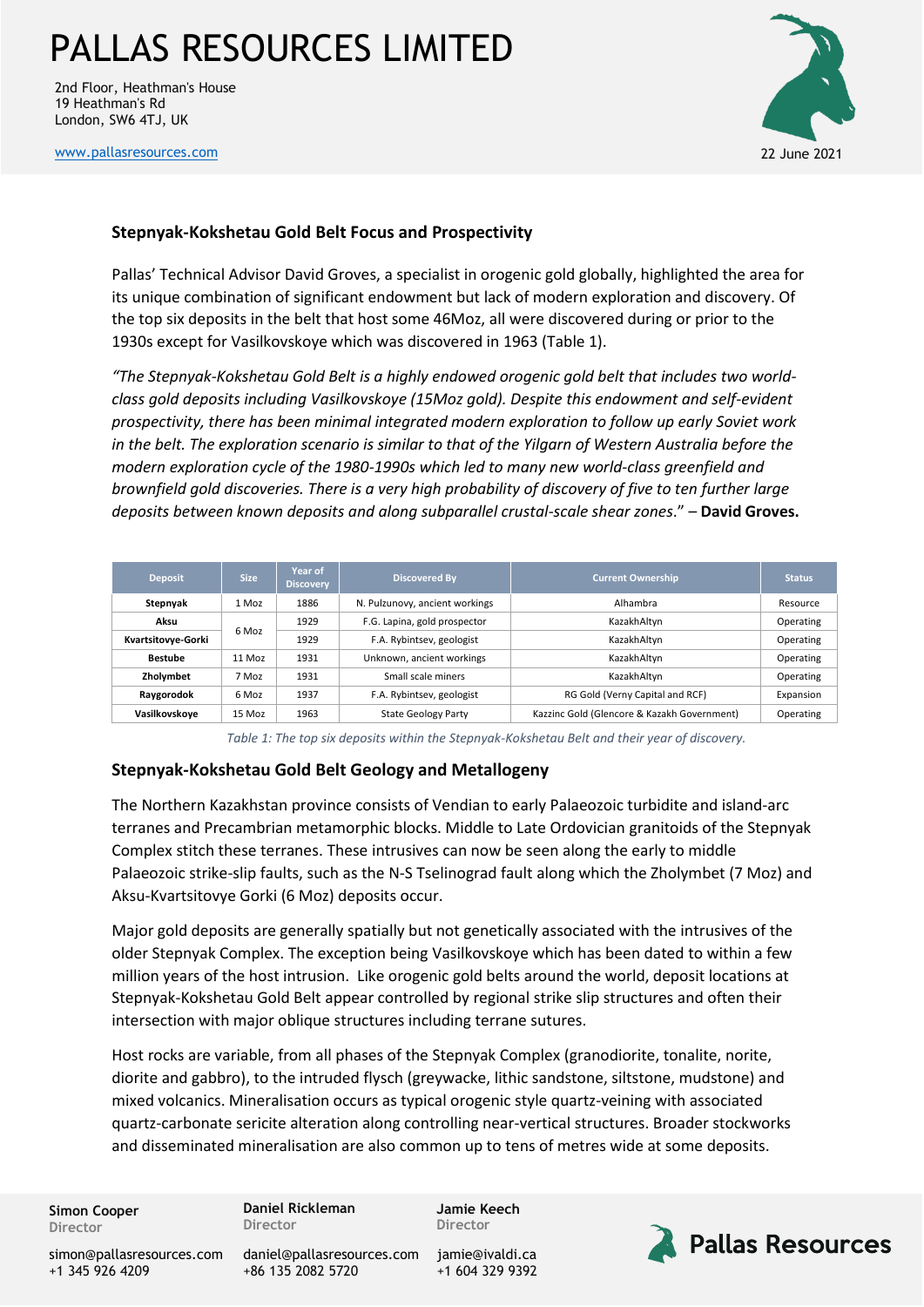2nd Floor, Heathman's House 19 Heathman's Rd London, SW6 4TJ, UK



[www.pallasresources.com](https://www.pallasresources.com/) 22 June 2021

Mining occurs by open pit and underground operations at Bestube, Aksu-Kvartsitovye Gorki and Zholymbet, while Vasilkovskoye and Raigorodok are open pit only. Open pit mined grades at all deposits are quoted at between 2.5 to 3.0g/t with the exception of Raigorodok which is  $\gamma$ 1.3g/t. Underground mining was historically focused on high grade zones with reserves at 10.7 and 21.2g/t quoted in 2006 for Aksu-Kvartsitovye Gorki and Zholymbet respectively. However more recently bulk mining and processing has allowed underground grades of 3.8 to 4.0g/t respectively.

Gold is generally associated with sulphides – pyrite, pyrrhotite, arsenopyrite, although generally non-refractory. Up until recently gravity separation and flotation were most commonly used, however CIP and heap leaching have been introduced more recently. Aksu-Kvartsitovye Gorki and Bestube contain a high percentage of gravity-recoverable free gold. Mining of the partially refractory primary ore at Vasilkovskoye only began in 2010, however a HPGR-Ball Mill- Gravity-Flotation-UFG-Leachox–CIL flowsheet now achieves >80% recovery at an ~8Mtpa throughput.

Historic total production has been estimated at around 25 Moz. 2020 production at Vasilkovskoe was 580Koz, Raigorodok is ramping up to 180kozpa while Bestube, Aksu-Kvartsitovye Gorki and Zholymbet produce <100Koz per annum each.



*Figure 2: The 580Kozpa Vasilkovskoye Mine, Kokshetau District, Northern Kazakhstan [image credit](https://bulatutemuratov.com/articles/gold-of-vasilkovskoye-how-altyntau-resources-company-became-a-gold-mining-flagship-in-kazakhstan/)*

**Simon Cooper Director**

**Daniel Rickleman Director**

**Jamie Keech Director**

[jamie@i](mailto:jamie@pallasresources.com)valdi.ca +1 604 329 9392



[simon@pallasresources.com](mailto:simon@pallasresources.com) +1 345 926 4209

[daniel@pallasresources.com](mailto:daniel@pallasresources.com) +86 135 2082 5720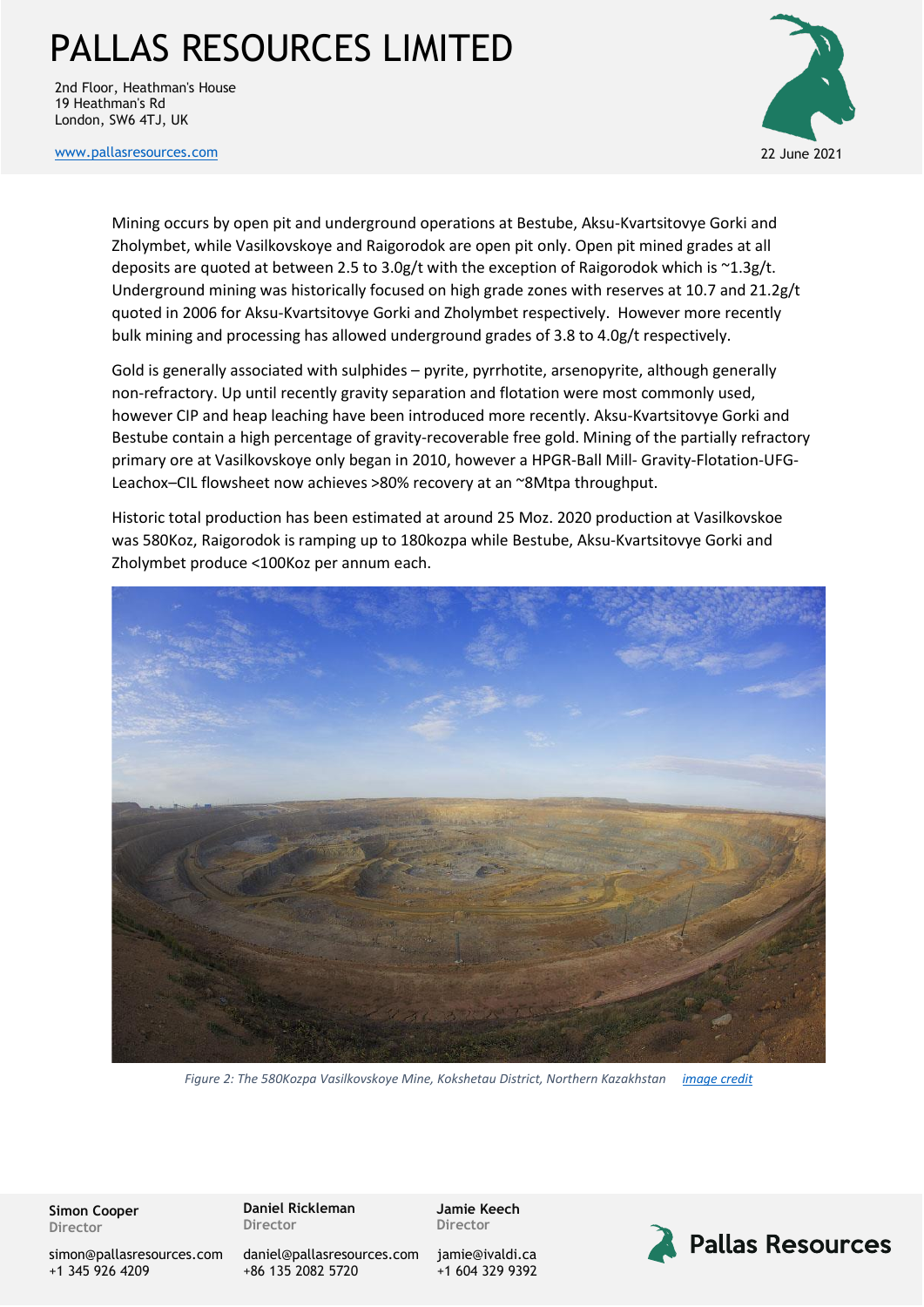2nd Floor, Heathman's House 19 Heathman's Rd London, SW6 4TJ, UK

[www.pallasresources.com](https://www.pallasresources.com/) 22 June 2021



#### **Targeting Process**

Sulukol was selected after an extensive regional data compilation and digitization process, followed by supervised Machine Learning and traditional empirical targeting applications. Since incorporation, Pallas has worked extensively to source, collate and digitize datasets across Kazakhstan and Uzbekistan. These datasets were critical in the target selection process. Key country-wide datasets digitized to date include:

- » 200K Scale Map Sheet Geochemical Data including stream sediments, in-situ sampling, occurrences and deposits and drilling (see announcements **[here](https://a37f3e04-beb6-4e88-91ae-96aa29aada29.filesusr.com/ugd/359854_38bc25085e1340b1b386e8c02dc0648e.pdf)** and **[here](https://a37f3e04-beb6-4e88-91ae-96aa29aada29.filesusr.com/ugd/359854_0d45c947528545b8ae89292dfc95ee7e.pdf)**)
- » 2.5M Scale Map Gravity
- » 1.0M Scale Map Magnetics
- » 1.0M Scale Structural Map



#### Supervised Machine Learning

Pallas' Technical Advisors Bartosz Karykowski and Thomas Woolrych were responsible for applying Supervised Machine Learning (ML) to the Stepnyak-Kokshetau Gold Belt. Predictive exploration targeting using Supervised ML is a relatively efficient and cost-effective solution for interpreting large geo-datasets and assessing prospectivity on a regional scale. This approach can rely entirely on primary quantitative data rather than qualitative geological interpretation.

#### ML Methodology

Gravity, magnetic, geological, elevation and geochemical data, a total of 9 predictors, covering the entire Stepnyak-Kokshetau Gold Belt were standardized to a 500-m-pixel-size. A Supervised ML workflow was applied, and the algorithm trained on known major mines, projects and prospects in the area, including Vasilkovskoye (15 Moz), Bestube (11 Moz), Zholymbet South and Central (7 Moz), Raigorodok South and North (6 Moz) and Aksu-Kvartsitovye Gorki (6 Moz).

Several ML-based algorithms were tested, such as Logistic Regression, Neural Network and Random Forest, and the accuracy of each approach was calculated and evaluated. Multiple models were created including:

- » A model with and without qualitative structural data,
- » A model removing Vasilkovskoye and Bestube to assess the model's efficacy at locating Tier 1 deposits (the model identified both).

**Simon Cooper Director**

**Daniel Rickleman Director**

**Jamie Keech Director**



[simon@pallasresources.com](mailto:simon@pallasresources.com) +1 345 926 4209

[daniel@pallasresources.com](mailto:daniel@pallasresources.com) +86 135 2082 5720

[jamie@i](mailto:jamie@pallasresources.com)valdi.ca +1 604 329 9392